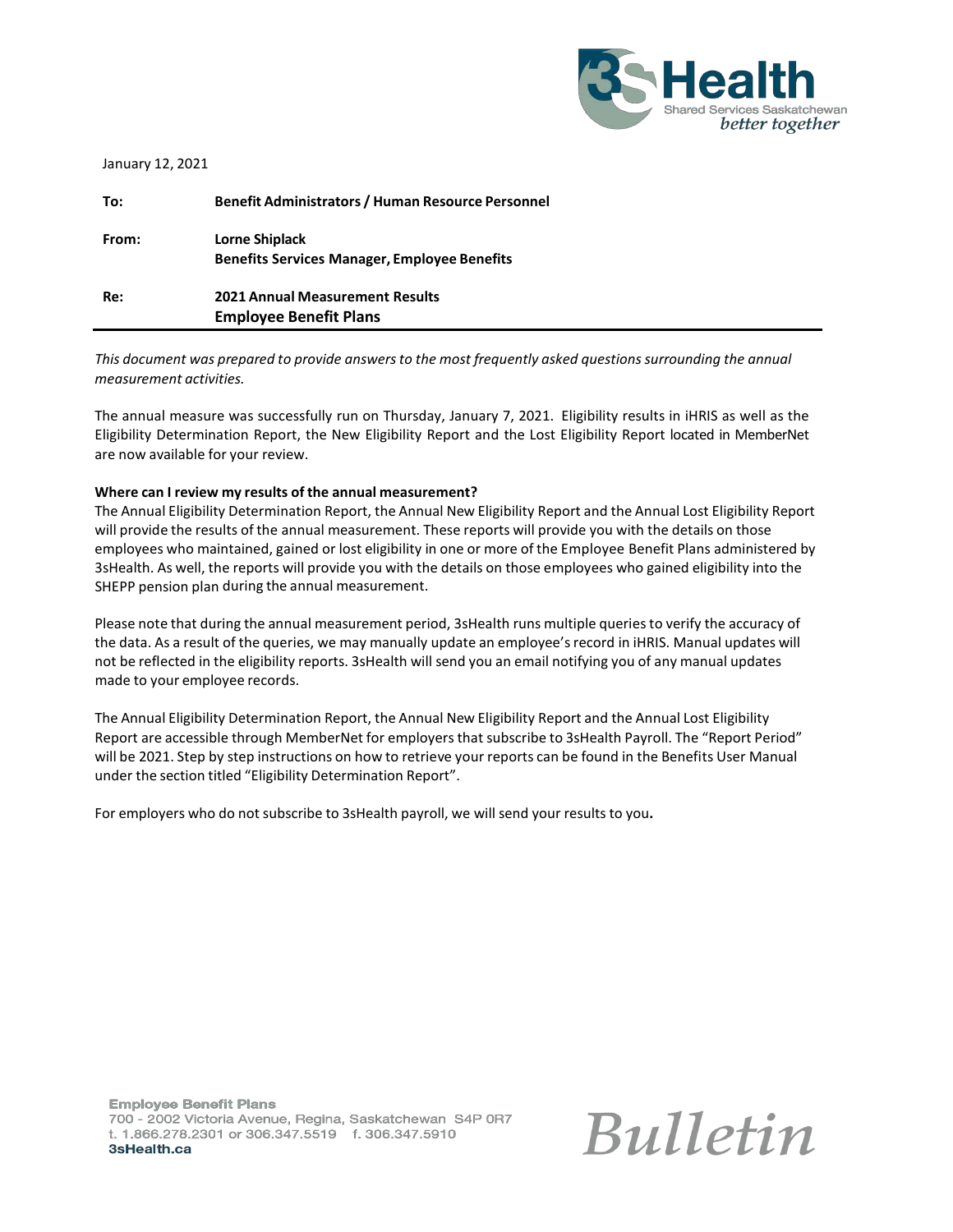### **What impacts will the annual measure have on employees who fall under the cohorting order effective April 17, 2020?**

Employees who were restricted from working at a position due to cohorting at any time in 2020 will have the actual hours they worked from January 1, 2020 to December 31, 2020 (or the date they stopped working at the restricted position) included in the annual measure. As part of the annual measure validation, 3sHealth Employee Benefits will review the benefit coverage of all employees who were cohorted in 2020 to determine:

- If the employee's annual hours were not enough to maintain benefits as a result of the annual measure, then 3sHealth Employee Benefits will manually reinstate their benefits back to the coverage they had as of December 31, 2020.
- If the employee's extended health care and dental benefits coverage increases as a result of the annual measure then their increase in coverage will begin effective January 1, 2021.
- If the employee did not have benefit coverage at December 31, 2020 and they did not work enough hours to be eligible for benefits after the annual measure runs, then the employee will be measured again on December 31, 2021.

#### **When will 3sHealth Employee Benefits send annual welcome packages and letters to employees?**

3sHealth Employee Benefits will send the annual notification letters and Enrolment Information Forms to employees, after eligibility reports and queries have been reviewed and enrolment records have been updated where required. As part of the eligibility report review, 3sHealth will verify hours with the employer for employees with 0 hours or employees that were within 50 hours of becoming benefit eligible.

### Do employees have the option to convert their group life Insurance to an individual policy if they lose group **life eligibility as a result of the annual measurement?**

Yes, employees can convert their group life insurance to an individual policy with Canada Life. Once again this year we are pleased to advise you that Canada Life has agreed to extend the conversion period until February 28, 2021, for employees losing group life eligibility as a result of the annual measurement. This extension provides employees with a little extra time to exercise their conversion option as many employees will not be notified that they are losing their coverage until mid-January. More information about the group life conversion option can be found on page 35 of the Group Life Insurance Plan commentary booklet.

### **Do employees who lose extended health care and dental coverage at the annual measurement on December 31, 2020 have the opportunity to continue this coverage?**

Yes, employees have the opportunity to apply for coverage under the *GMS 3sHealth Retiree Health & Dental Plan.* Employees can elect to enroll in the extended health care plan, the dental plan, or both the extended health care and dental plan each detailed in the brochure available on the 3sHealth website [www.3shealth.ca.](http://www.3shealth.ca/) If the employee electsto enroll in the *GMS 3sHealth Retiree Health & Dental Plan* coverage is a minimum one year commitment.

Employees can request to have their enrolment date with GMS backdated to January 1, 2021 and premiums will be charged in accordance with their enrolment date. Questions about the GMS 3sHealth Retiree Benefit Plan can be made directly to GMS by calling 1-800-667-3699.

Eligible employees will automatically receive an information package about their opportunity to apply to the *GMS 3sHealth Retiree Health & Dental Plan*. 3sHealth Employee Benefits will run a query to identify the employees who lost coverage effective December 31, 2020 due to annual measurement and send the information package to the employee's home address.

This offer is available only to those employees who were enrolled in the extended health care plan or dental plan and lost coverage at the annual measurement on December 31, 2020. This will not be offered to employees losing coverage for any other reason such as resignation, termination or lay-off.

After the 2021 annual measurement is complete, please review the Lost Eligibility Report to identify any employeesthat may have lost coverage in error. If there is an error due to incorrect hours please contact 3sHealth Employee Benefitsto have the system corrected **before Friday January 22, 2021**. This will ensure that employees do not receive the GMS information package in error.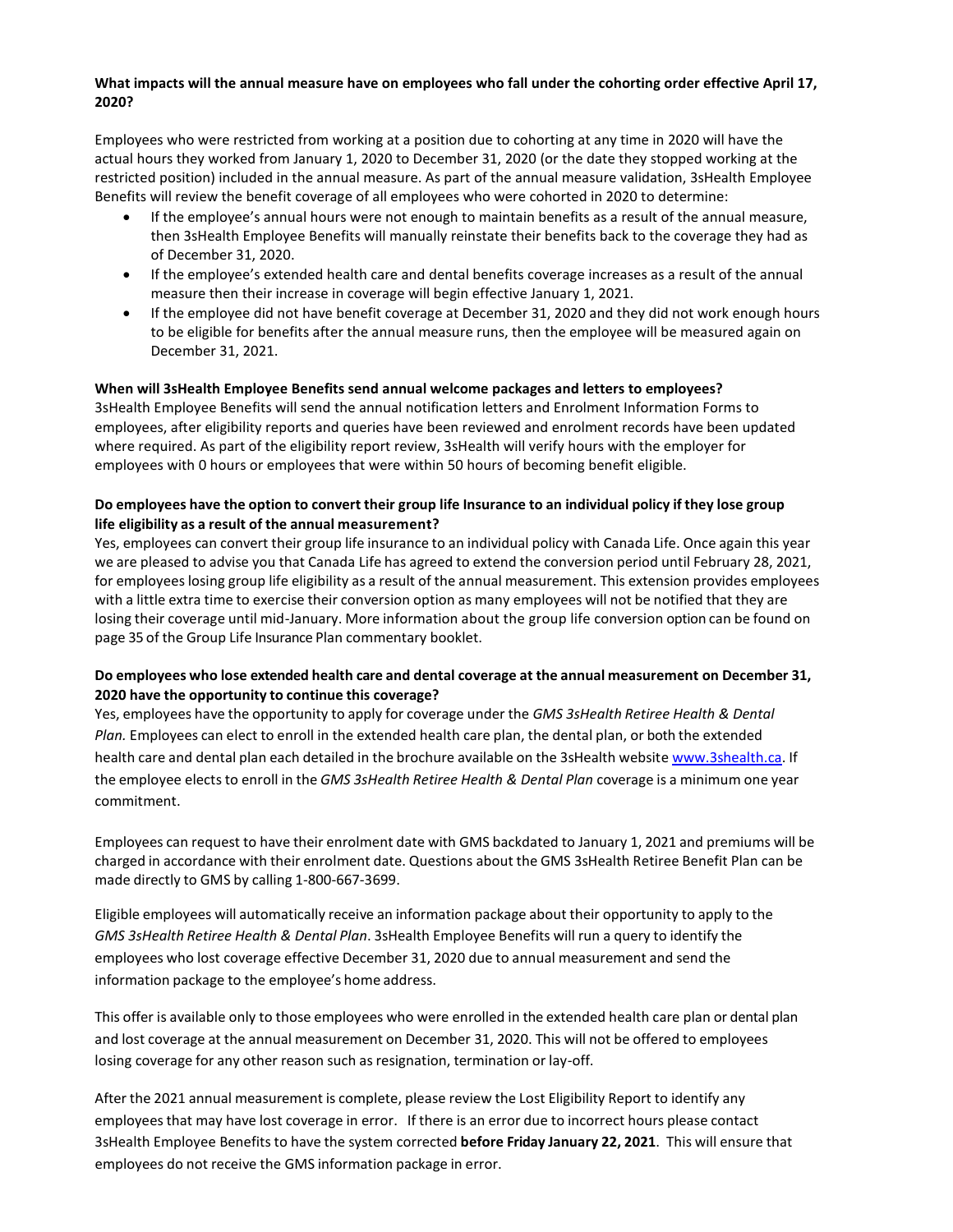### **When will 2021 claim payments begin?**

Claim pre-authorizationssubmitted after December 14, 2020 or claimsincurred in January 2021, will be held by Canada Life until the annual measurement processis complete. Canada Life will begin processing pre-authorizations and claims in mid-January in the order they were received and will work diligently to be caught up by February 15, 2021.

Please note that the OOS Flexible Spending Account 2021 claims for participating out-of-scope plan members will also be frozen until the end of January as we complete the OOS Flexible Spending Plan annual process.

#### **What should I do if I have questions about the annual measurement results?**

If you have questions about your annual measurement results please send an email to [ebp@3sHealth.ca](mailto:ebp@3sHealth.ca) or contact us by telephone at 1.866.278.2301. If you are emailing your question, **please ensure that you put "ANNUAL INQUIRY" in the subject line along with the employees name and benefit ID number.** Upon receipt of your inquiry the 3sHealth Employee Benefits team will:

- review your inquiry
- provide a timely response (our service standard is to respond within 24 hours)
- communicate to other employers if necessary

Please note that we do experience a very high volume of inquiries following the annual measurement. Every effort will be made to assist you as quickly as possible.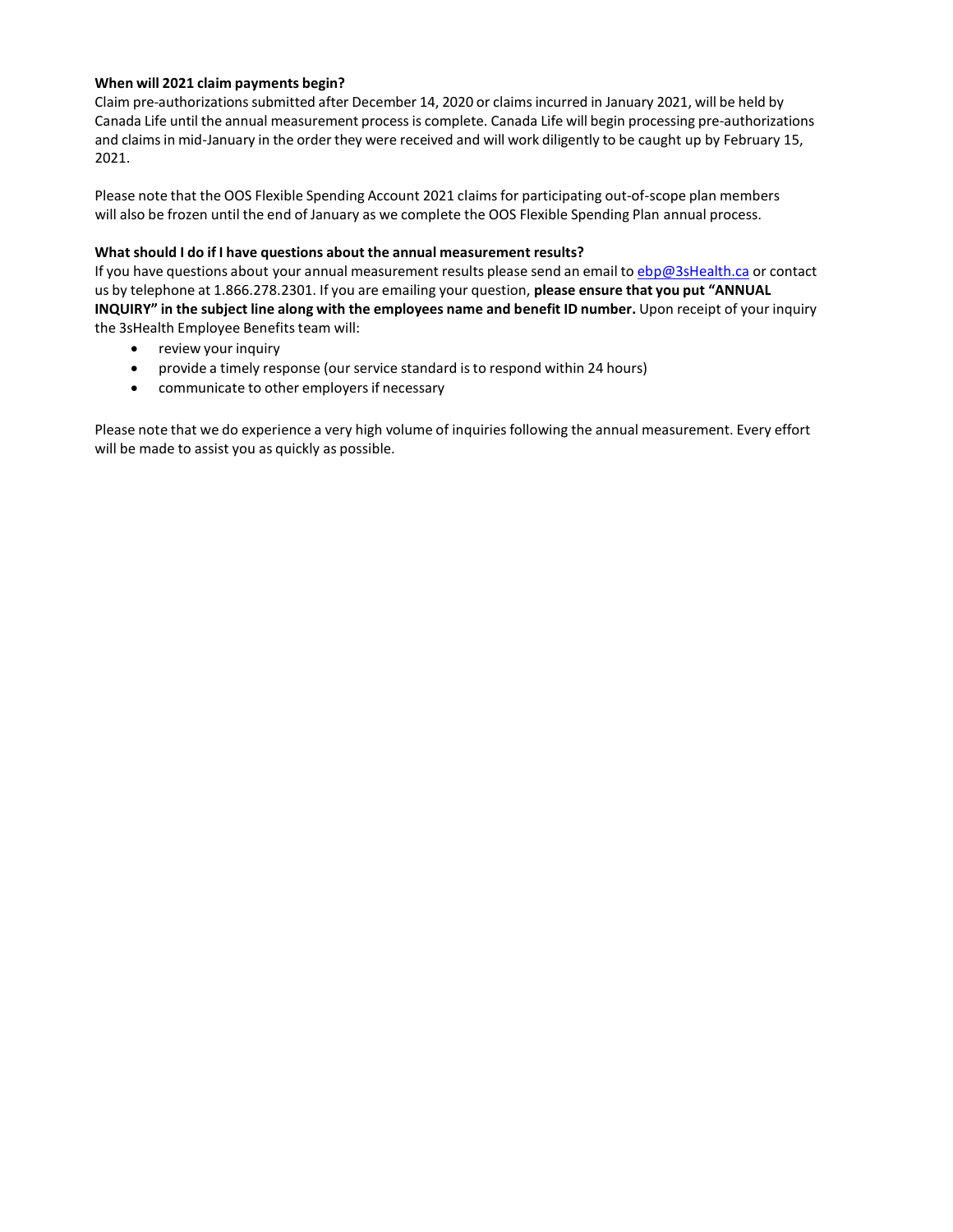

# My group life insurance has ended, what next?

## You can use this handy group life insurance conversion fact sheet

Stuff happens - you've lost or had your Canada Life group life insurance reduced. Don't worry; there may be options. It depends on your case, but we have an individual life insurance conversion policy. You can be eligible to apply, even without medical evidence of insurability.

## Apply if

Your plan member status has changed. Reasons include:

- Changes in your job status
- Your employer ends the plan without offering something else
- Your employer reduces the amount of life insurance coverage available

Please know, you must apply for conversion within 31 days of the change to your group life insurance. This includes paying the first premium in full.

## You can't apply if

- Your coverage ends on or after your sixty-fifth birthday.
- Your relation ends your spouse's coverage ends if you are offering coverage to a different spouse. In this case, your previous spouse can't apply for conversion.

To apply, talk to your plan administrator or your advisor.

## Common questions

## **Do I have other options?**

Yes, you do. You can apply for a non-conversion individual life insurance policy. This may serve you better by providing coverage that meets your needs. Rules include meeting a set of medical terms.

## **What if I apply for a non-conversion policy and I'm not accepted?**

If you don't meet the medical terms, you'll get the conversion life insurance policy instead.

## **Can I apply for the non-conversion options first?**

Yes, you can.